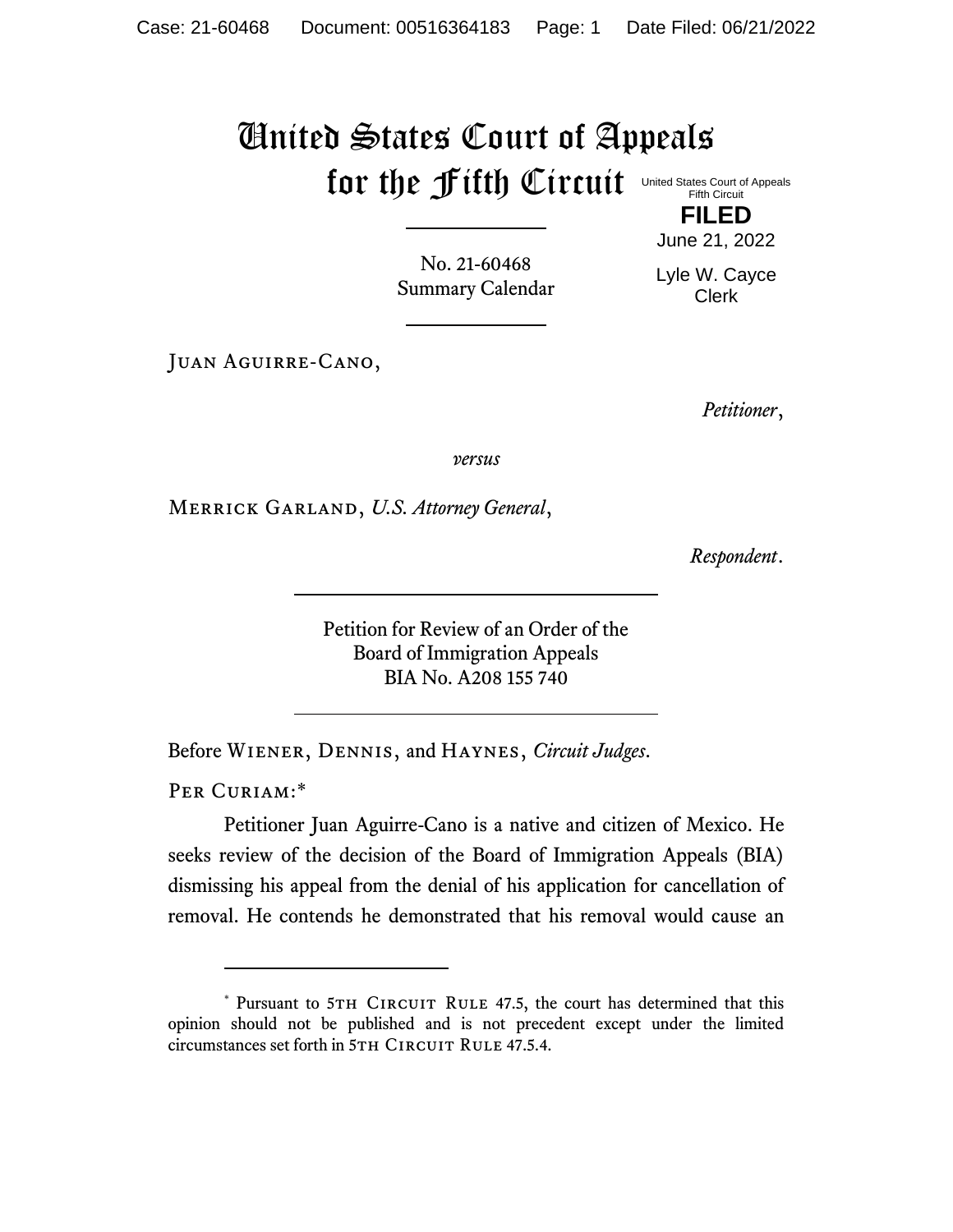## No. 21-60468

exceptional and extremely unusual hardship to his *oldest* daughter. He has, however, abandoned any challenge that he failed to demonstrate such hardship to his *youngest* daughter because he failed to make that challenge. *See Soadjede v. Ashcroft*, 324 F.3d 830, 833 (5th Cir. 2003).

We review the BIA's decision, but we consider the immigration judge's (IJ) decision only to the extent it influenced the BIA. *Singh v. Sessions*, 880 F.3d 220, 224 (5th Cir. 2018). We review factual findings for substantial evidence, but we review legal determinations de novo. *Guerrero Trejo v. Garland*, 3 F.4th 760, 774 (5th Cir. 2021).

Cancellation of removal is only available to applicants who (1) have been continuously present in the United States for 10 or more years prior to filing an application, (2) are able to establish good moral character during that time and (3) have no disqualifying convictions, and whose spouse, children, or parents would suffer "exceptional and extremely unusual hardship" if the applicant were removed. 8 U.S.C. § 1229b(b)(1).

The consequences facing Aguiree-Cano's qualifying relative if he were removed are not "substantially beyond the ordinary hardship that would be expected when a close family member leaves this country." *Guerrero Trejo*, 3 F.4th at 775 (quoting *In Re Monreal-Aguinaga*, 23 I. & N. Dec. 56, 62 (BIA 2001); quotation marks omitted). He contends that the IJ should have focused on how Aguiree-Cano's daughter's blood disorder could be improved by being treated by a specialist, but there is nothing in the record to suggest that he ever paid for his daughter to see a specialist or that he would be able to do so in the future. Substantial evidence supports the determination that Aguirre-Cano was ineligible for cancellation of removal: The record does not compel the conclusion that his qualifying relative would suffer exceptional and extremely unusual hardship if he were removed. *See Guerrero Trejo*, 3 F.4th at 774.